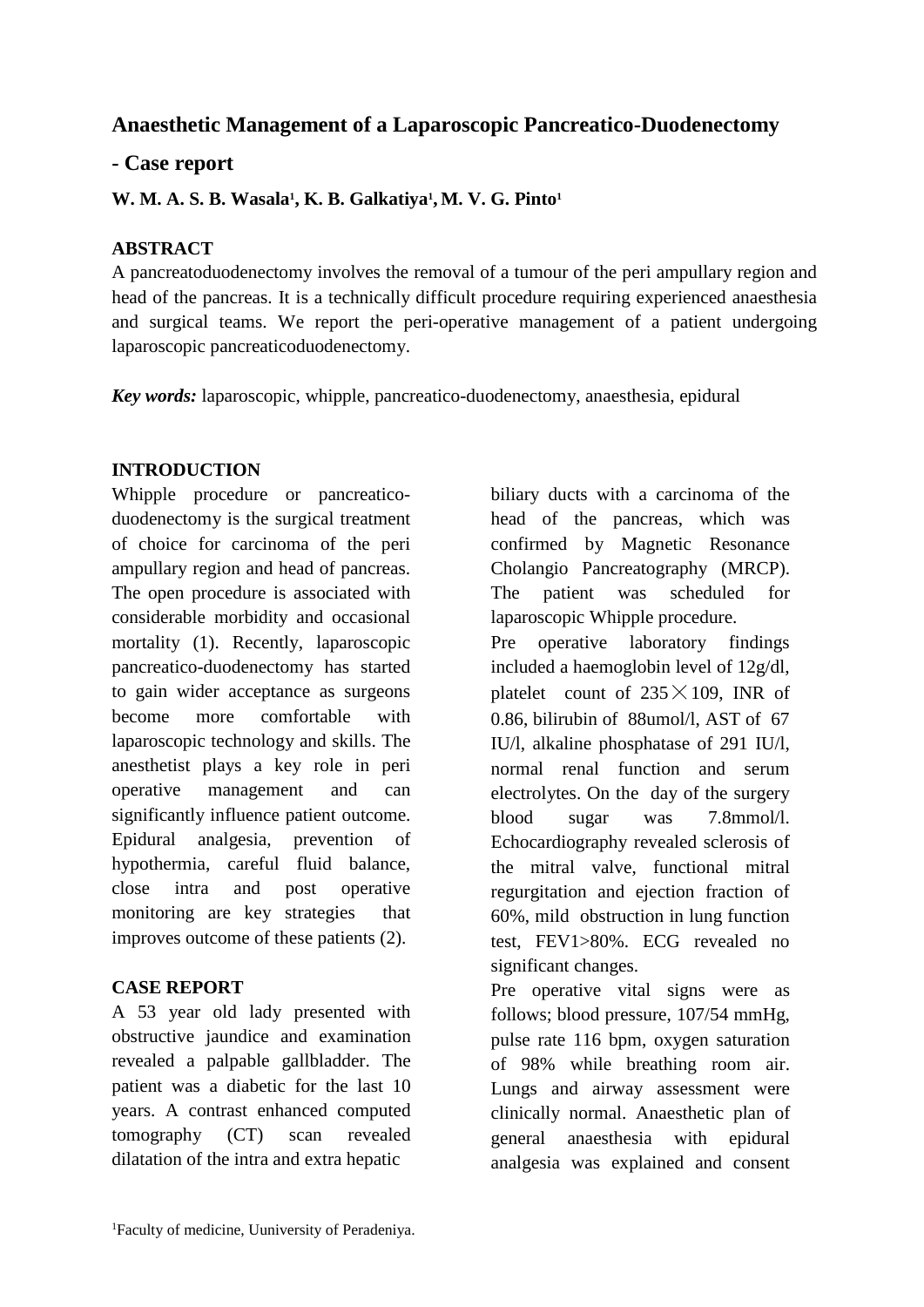was taken. Patient was minimally fasted and hydrated adequately over night. Standard monitoring of vital signs was started in the theatre, epidural catheter was inserted at T8 -T9 level. After pre oxygenation with 100% oxygen, general anaesthesia was induced with 100ug of fentanyl, 150 mg propofol, 40 mg of atracurium. The patient was intubated with 7.5 cuff endotracheal tube. Tube placement was confirmed and a nasogastric tube was inserted to decompress the stomach. Coamoxiclave 1.2g and morphine 6mg was given before starting the procedure. General anaesthesia was maintained with 1.2-1.5% Isofluraine in 50% oxygen and air. A 16F, 18F, 18F, 3 lumen central line was inserted in the right internal jugular vein and a 20gauge arterial line was inserted in the left radial artery. A forced air warming blanket at 43°C was used. All fluids were heated using a fluid warming device. The urine output was measured via an indwelling urinary catheter.

The patient was placed in reverse-Trendelenburg 20 degrees and rotated to the left by 30 degrees with legs abducted to 60 degrees. Pneumoperitoneum was created after 30 minutes of induction, CO<sup>2</sup> was insufflated at pressure of 14 mmHg. After creating the pnumopertonium central venous pressure rose from 9cm H20 to 16cmH20, peak airway pressure from 16mmHg to 27mmHg, ETCO<sup>2</sup> from 28mmHg TO 39mmHg. Ventilation was adjusted to maintain the  $ETCO<sub>2</sub>$  between 35-40mmHg and peak airway pressure was kept below 30mmHg. There was a drop of 3cm H20 CVP and 5mmHg airway pressure after releasing the pnumopertonium.

Serial glucose measurements remained between 163 and 230 mg/dL and did not require pharmacologic intervention. The patient was haemodynamicly stable through out the surgery. Mean arterial blood pressure was maintained between 70mmHg to 80mmHg. Urine out put remained more than 0.5ml/kg hour(total of 400ml) with slight reduction during the period of pnumopertonium. Ringer's lactate 2000ml, hetarstarch 200 ml and 450ml of fresh frozen plasma were used during the procedure. The time for resection was 390 minutes with a blood loss of 400ml.Total amount of  $CO<sub>2</sub>$  used was 498 liters. Repeated arterial blood gas measurements showed good oxygenation, adequate control of PaCO<sup>2</sup> and minimal metabolic derangements (PH, K<sup>+</sup>, Na<sup>+</sup>, Lactate). Epidural was top up with 10ml of 0.1% bupivacaine with 2ug ml fentanyl before leaving the theatre. Patient was transferred to the ICU and haemodynamicaly stable over night. The patient was extubated and epidural analgesia was continued during the ICU stay. Octeotride 250ug 8 hourly subcutaneous dose was started. The patient required a minimum amount of morphine during her ICU stay and sent to the ward on post operative day 4, discarded from the hospital on day 10.

## **DISCUSSION**

Pancreatic tumour is one of the commonest cause of cancer related deaths (4). Currently, the only curative treatment for pancreatic cancer is surgical resection (4). Whipple procedure, or pancreaticoduodenectomy is one of the technically challenging major abdominal procedure occasionally results in increase morbidity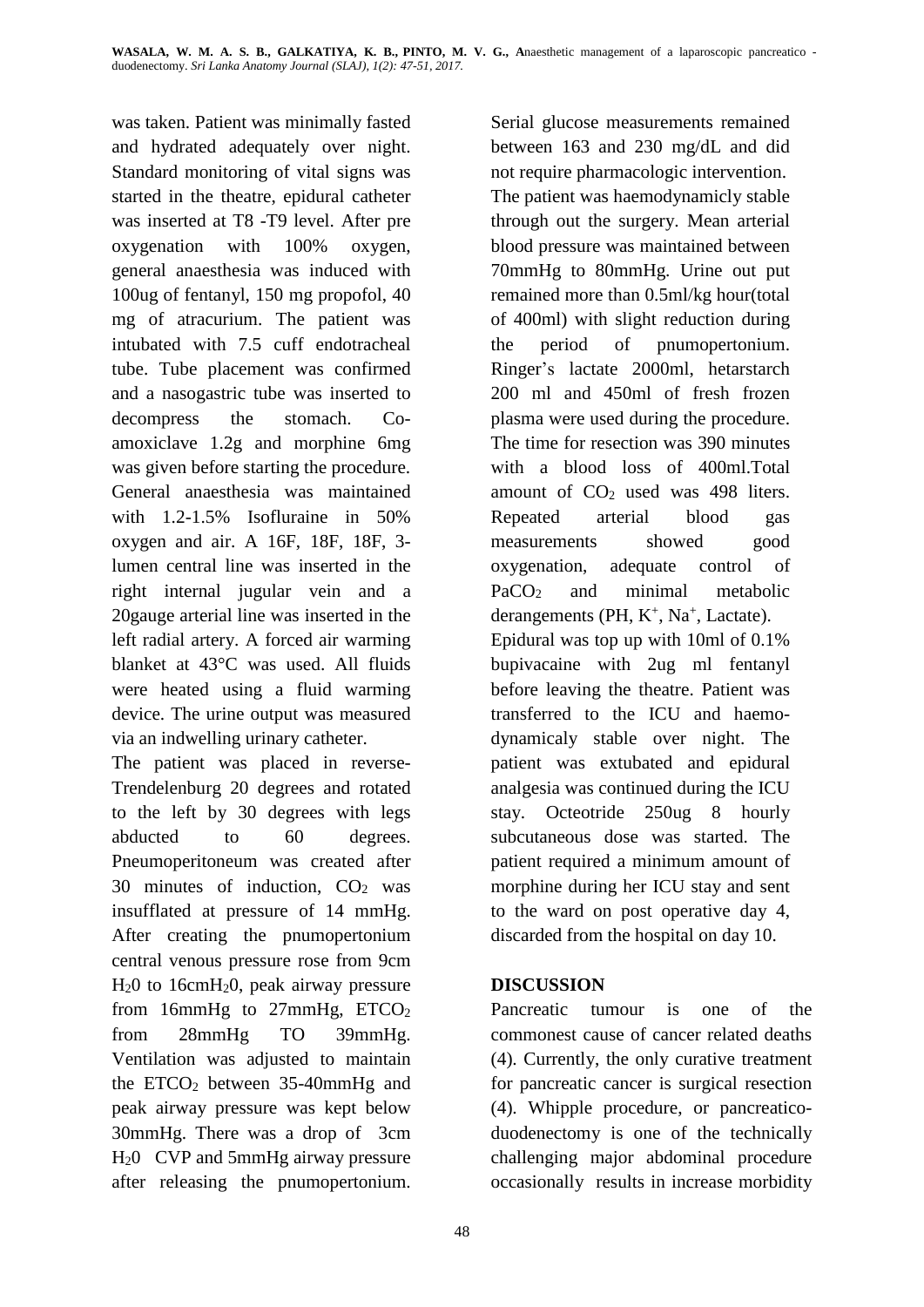and mortality(4). Due to the advanced age, associated co morbidities and complexity of the surgery, both surgeon and anaesthesiologist play a crucial role in peri operative evaluation and management. These patients are referred early to tertiary care centres where multidisciplinary team involvement is available.

Most striking clinical symptom in these patient is painless jaundice. Ultra sound scan is the first line imaging test and has a sensitivity of more than 90% of site of the obstruction. Dilatation of the common bile duct and pancreatic duct are seen in patients with a pancreatic head tumour. CT and MRI scan have high sensitivity of detecting small tumours. Magnetic Resonance Cholangio pancreatography provides detail imaging of hepatobiliary and pancreatic systems(4).

Despite current developments in operative techniques and postoperative care, pancreatic surgery is associated with high morbidity and mortality. Potential complications and information about the therapeutic procedures and recovery should be informed to patient. According to the current evidence, routine use of long acting preoperative anxiolytics, optimisation of nutrition in malnourished have shown mild to moderate evidence (3). Association between renal disfunction and obstructive jaundice, is well established (5,6). Minimum fasting and adequate hydration during the perioperartve period reduce the incidence of renal failure (3).

Post operative mortality and morbidity depends on many factors. Cardio respiratory diseases are the most commonly observed co morbidities, age related medical problems an increasing incidence of diabetes decrease patients ability to respond to surgical stress.

Insulin resistance and hyperglycaemia are strongly associated with post operative mortality and morbidity (3). Treatment of hyperglycaemia with intravenous insulin during the peri operative improves outcome but hypoglycaemia remains a risk (3).

Almost all Whipple procedures are done under general anaesthesia with or without epidural analgesia. In our unit thoracic epidural is routinely used for laparoscopic Whipple procedures. Evidence in epidural analgesia is limited in laparoscopic Whipple procedures, but it is superior to opioid only in accelerating the return of bowel functions and dietary intake while providing better pain relief (3). Timely administration of antibiotics reduces the surgical site infection and should be used in a single dose manner initiated 30-60 min before skin incision (13,14,15).

Serum bilirubin of this patient was four times of normal limit and the anaesthetists should be aware of the impact of the hyper bilirubinaemia on anaesthetic drugs. Prolong procedure, changing positions, pnumoperitonium and associated co morbidities make it necessary for close monitoring such as central vents pressure and intra arterial blood pressure.

Several meta-analyses and randomized control trials have demonstrated that preventing inadvertent hypothermia during major abdominal surgery reduces the prevalence of wound infections, cardiac complications, bleeding and transfusion requirements, as well as the duration of post anaesthetic recovery (16,17,18). Hence, the use of active warming is highly recommended to reduce postoperative

morbidity and enhance recovery (16,17,18).

Laparoscopic procedure requires significantly less amount of fluids both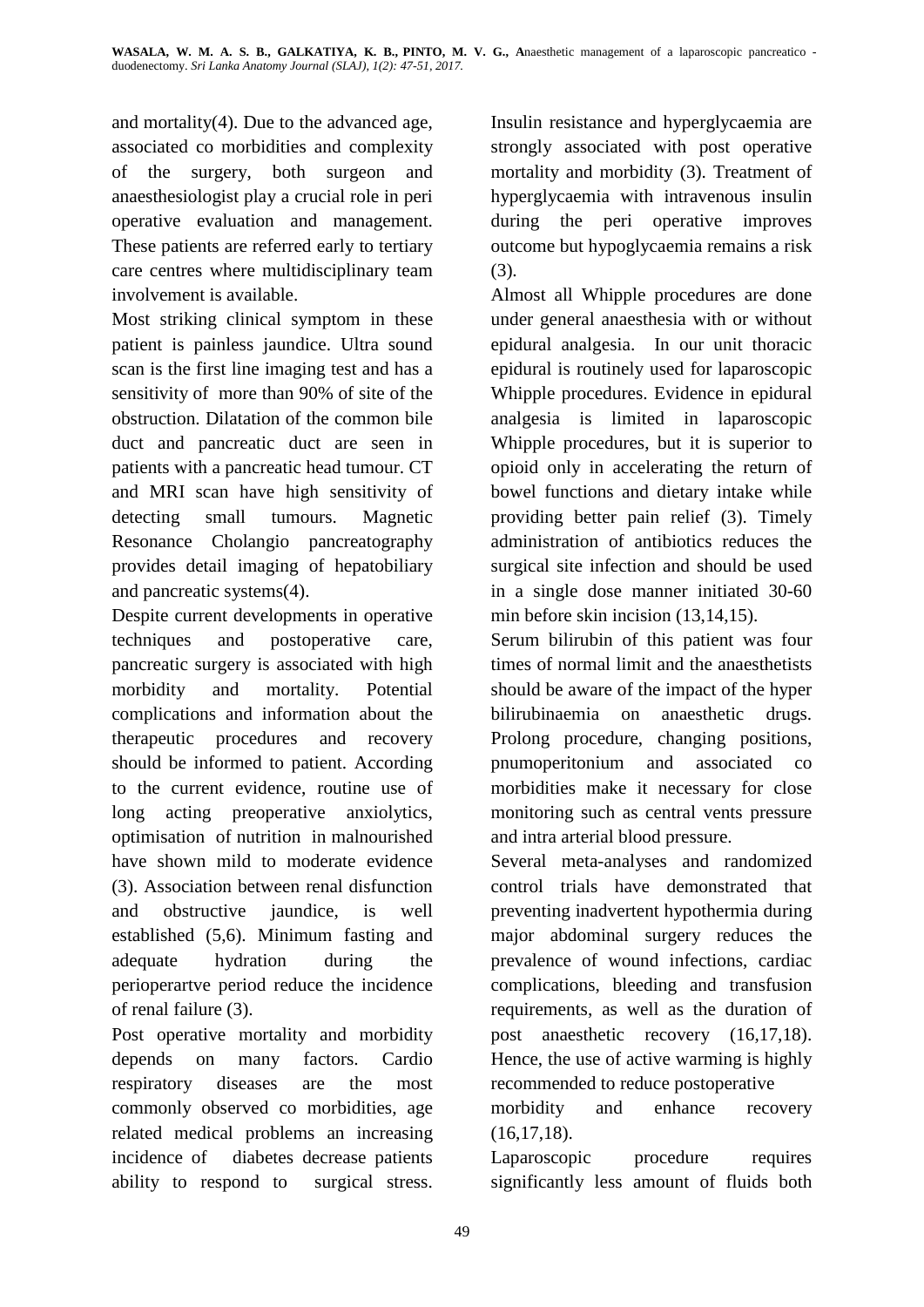during and after the procedure. Excessive overload of salt and water in the peri operative period increases postoperative complication rates and delays the return of gastrointestinal function. (7,8,9). Nearzero fluid balance as well as avoiding overload of salt and water improves outcome. Perioperative monitoring of stroke volume with trans-oesophageal Doppler, LidCO to optimize cardiac output with fluid boluses improves outcomes (11). Balanced crystalloids should be preferred to 0.9% saline (12).

Close observation in the intensive care setting is mandatory to monitor for complications and provide adequate pain relief in early phase of the recovery. Somatostatin and its synthetic analogues (e.g., octreotide) reduce splanchnic blood flow and the release of pancreatic exocrine secretion (19).The rationale for its use is to reduce the risk of pancreatic anastomotic fistulas by decreasing the volume of pancreatic exocrine secretions. The most recent meta-analysis involved 17 trials with 1457 patients undergoing Whipple procedure and 686 undergoing distal or other resections. The authors concluded that the use of somatostatin analogues reduced the crude rate of pancreatic fistulas, but that the rate of clinically significant fistulas as well as the overall major morbidity and mortality remained unchanged (20).

# **CONCLUSION**

There is a significant development of laparoscopic surgical skills in the recent past. Laparoscopic pancreatico-

duodenecomy is one of the technically challenging procedure. However, immediate post operative outcome has significantly improved with laparoscopic procedure.

Multidisciplinary team approach, pre operative optimization and optimum intra, post operative management can minimize the associated complications in these procedures.

## **REFERENCES**

- 1. Gagner M, Palermo M. Laparoscopic Whipple procedure: review of the literature *J Hepatobiliary Pancreat Surg*. 2009; 16: 726-30.
- 2. Lesley DP, Roberto M, Bruno B. Anaesthetic perioperative management of patients with pancreatic cancer. *World J Gastroenterol.*2014; 20: 2304–2320.
- 3. [Lassen](https://www.ncbi.nlm.nih.gov/pubmed/?term=Lassen%20K%5BAuthor%5D&cauthor=true&cauthor_uid=23079762) K1, [Coolsen](https://www.ncbi.nlm.nih.gov/pubmed/?term=Coolsen%20MM%5BAuthor%5D&cauthor=true&cauthor_uid=23079762) MM, [Slim](https://www.ncbi.nlm.nih.gov/pubmed/?term=Slim%20K%5BAuthor%5D&cauthor=true&cauthor_uid=23079762) K, [Carli](https://www.ncbi.nlm.nih.gov/pubmed/?term=Carli%20F%5BAuthor%5D&cauthor=true&cauthor_uid=23079762) [F,](https://www.ncbi.nlm.nih.gov/pubmed/?term=Carli%20F%5BAuthor%5D&cauthor=true&cauthor_uid=23079762) de [Aguilar-Nascimento](https://www.ncbi.nlm.nih.gov/pubmed/?term=de%20Aguilar-Nascimento%20JE%5BAuthor%5D&cauthor=true&cauthor_uid=23079762) JE, [Schäfer](https://www.ncbi.nlm.nih.gov/pubmed/?term=Sch%C3%A4fer%20M%5BAuthor%5D&cauthor=true&cauthor_uid=23079762) M, [Parks](https://www.ncbi.nlm.nih.gov/pubmed/?term=Parks%20RW%5BAuthor%5D&cauthor=true&cauthor_uid=23079762) RW , [Fearon](https://www.ncbi.nlm.nih.gov/pubmed/?term=Fearon%20KC%5BAuthor%5D&cauthor=true&cauthor_uid=23079762) KC, [Lobo](https://www.ncbi.nlm.nih.gov/pubmed/?term=Lobo%20DN%5BAuthor%5D&cauthor=true&cauthor_uid=23079762) DN, [Demartines](https://www.ncbi.nlm.nih.gov/pubmed/?term=Demartines%20N%5BAuthor%5D&cauthor=true&cauthor_uid=23079762) N, [Braga](https://www.ncbi.nlm.nih.gov/pubmed/?term=Braga%20M%5BAuthor%5D&cauthor=true&cauthor_uid=23079762) M, [Ljungqvist](https://www.ncbi.nlm.nih.gov/pubmed/?term=Ljungqvist%20O%5BAuthor%5D&cauthor=true&cauthor_uid=23079762) O, [Dejong](https://www.ncbi.nlm.nih.gov/pubmed/?term=Dejong%20CH%5BAuthor%5D&cauthor=true&cauthor_uid=23079762) CH; Guidelines for perioperative care for pancreatico-duodenectomy: Enhanced Recovery After Surgery (ERAS®) Society recommendations. Clin Nutr. 2012: 31; 6.
- 4. [https://en.wikipedia.org/wiki/Pancreatic\\_](https://en.wikipedia.org/wiki/Pancreatic_cancer) [cancer](https://en.wikipedia.org/wiki/Pancreatic_cancer)
- 5. Fogarty, B. J., Parks, R. W., Rowlands, B. J. and Diamond, T. (1995), Renal dysfunction in obstructive jaundice. *Br J Surg,* 82: 877–884.
- 6. Greig, J. D., Krukowski, Z. H. and Matheson, N. A. (1988), Surgical morbidity and mortality in one hundred and twenty-nine patients with obstructive jaundice. *Br J Surg,* 75: 216–219.
- 7. Lobo DN, Bostock KA, Neal KR, Perkins AC, Rowlands BJ, Allison SP. Effect of salt and water balance on recovery of gastrointestinal function after elective colonic resection: a randomised controlled trial. Lancet 2002; 359.
- 8. Lobo DN. Fluid overload and surgical outcome: another piece in the jigsaw. *Ann Surg* 2009;249:
- 9. Chowdhury AH, Lobo DN. Fluids and gastrointestinal function. *Curr Opin Clin Nutr Metab Care* 2011; 14: 28-29.
- 10. Brandstrup B, Tonnesen H, Beier-Holgersen R, Hjortso E, Ording H, Lindorff- Larsen K, et al. Effects of intravenous fluid restriction on postoperative complications: comparison of two perioperative fluid regimens: a